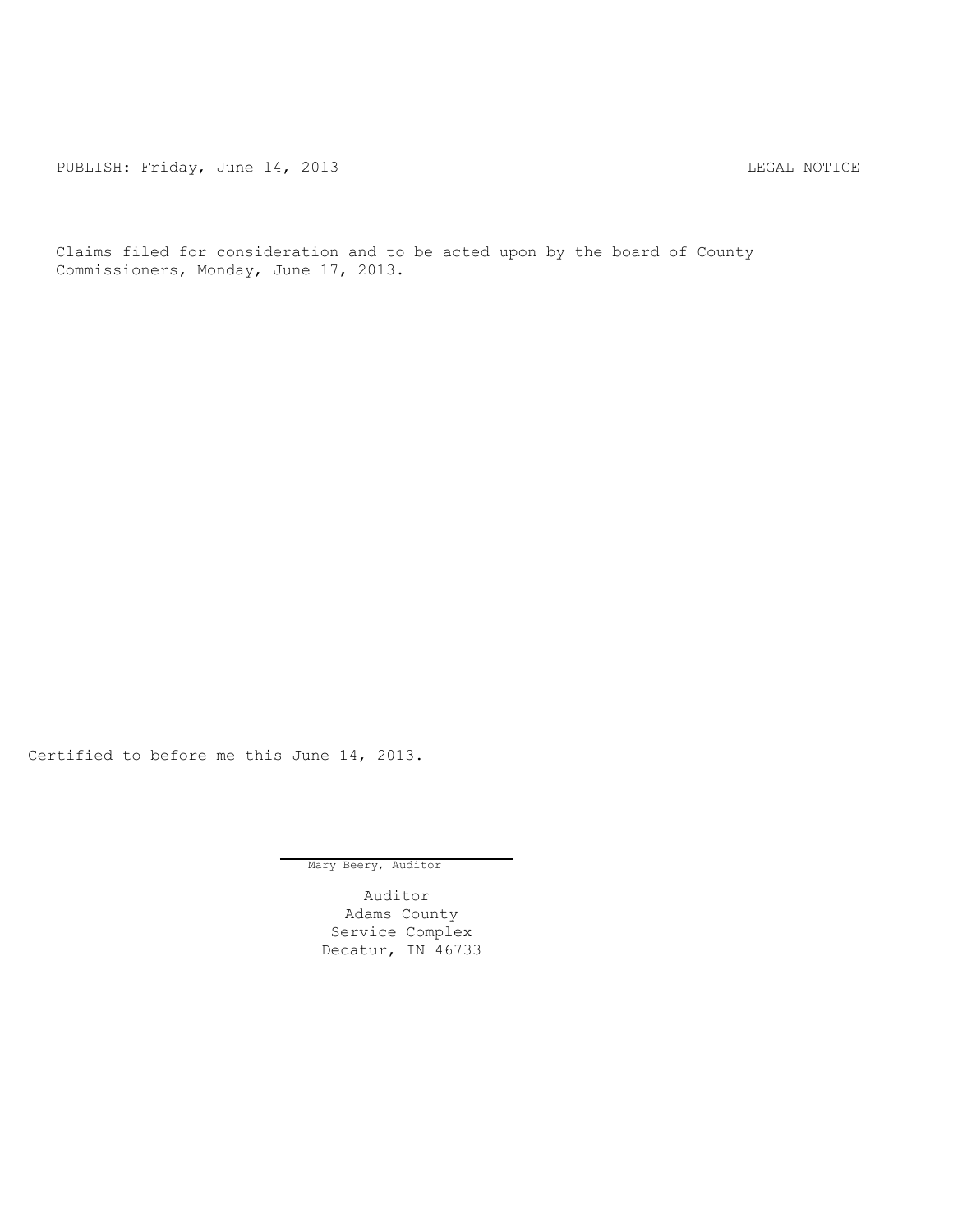

## **Claims Docket for Newspaper Adams County, Indiana**

## For Period: **5/21/2013** to **6/3/2013**

*313 W. Jefferson St. Decatur, IN 46733 (219) 724-2600*

## Date Claims to be Paid: **6/17/2013**

| <b>Vendor</b>                      | Amount     | <b>Vendor</b>                            | Amount    |
|------------------------------------|------------|------------------------------------------|-----------|
| Adams Memorial Hospital            | 31,375.25  | Adams County Solid Waste                 | 5.04      |
| <b>Adams County Treasurer</b>      | 256,056.04 | <b>AIT Laboratories</b>                  | 1,593.80  |
| Indiana Michigan Power             | 12,787.21  | Appraisal Research Corpor                | 8,453.00  |
| Berne Ready Mix                    | 3,781.50   | Berne Hardware Company                   | 4.99      |
| Hoosier Blue Flame                 | 66.00      | <b>Charles Bowers</b>                    | 2,333.33  |
| Chet's Pest Control                | 120.00     | Cintas Location #338                     | 37.00     |
| City Of Decatur                    | 1,467.67   | <b>Complete Printing Service</b>         | 213.00    |
| Weber, Daniel                      | 20.00      | Darrell Sigworth                         | 69.51     |
| Debco Metal                        | 3,034.41   | Decatur Chamber Of Commer                | 100.00    |
| Decatur Daily Democrat             | 145.85     | <b>Decatur Postmaster</b>                | 448.00    |
| Decatur Tire Center                | 43.50      | Douglas L. Bauman                        | 85.00     |
| Erie Haven                         | 6,365.38   | Gordon Food Service                      | 3,341.59  |
| Haggard-Sefton & Hirschy           | 1,000.00   | Harvey's Tool Service                    | 378.90    |
| <b>Heller Nursery</b>              | 82.24      | Hilty Engine Service                     | 362.39    |
| Indiana Stamp Company              | 333.39     | J & K Communications, Inc.               | 1,111.00  |
| Smith, Jan                         | 20.00      | K-Mart                                   | 15.45     |
| Racquel Werich                     | 60.00      | Louise Busse                             | 20.00     |
| M. D. Landscaping Service          | 750.00     | Monroe Water Department                  | 132.36    |
| Griffiths, Nolan                   | 20.00      | Paul W. Reidenbach Equipm                | 34.75     |
| Piqua Repair Inc.                  | 533.22     | Portland Motor Parts, Inc.               | 320.46    |
| Quill Corporation                  | 55.99      | Rhonda L. McIntosh                       | 216.21    |
| Roto-Rooter                        | 200.00     | St. Joseph Hospital                      | 1,836.92  |
| <b>Stone-Street Quarries</b>       | 2,668.08   | Print Shop                               | 589.34    |
| Sheets, Thomas Wade                | 25.00      | Top Supply Company                       | 103.06    |
| Tractor Supply Credit Plan         | 52.94      | Wal-Mart / GEMB                          | 14.85     |
| Witham Toxicology Laboratory       | 236.00     | Napa Auto Parts                          | 36.75     |
| Swiss City Veterinary              | 195.00     | Gary Teeple                              | 20.00     |
| Imi Irving Material, Inc.          | 389.76     | J. L. Manufacturing & Fab.               | 50.00     |
| Cannon IV, Inc.                    | 234.57     | Croy Machine & Fabrication, Inc.         | 536.76    |
| Tom Magnan                         | 7.49       | Jay County REMC                          | 157.70    |
| Purdue University                  | 524.92     | Rekeweg, Shane                           | 20.00     |
| Association Of Prosecutin          | 350.00     | <b>Bluhm And Reber</b>                   | 250.00    |
| Bank Of Geneva                     | 1,200.00   | Waste Management                         | 250.79    |
| Universal Metalcraft, Inc.         | 292.00     | Don Myers Plumbing                       | 144.32    |
| Boyce Forms - Systems              | 283.72     | W. A. Jones And Son                      | 390.97    |
| <b>Richard Clutter</b>             | 20.00      | Carol Selking                            | 13.60     |
| Rex Marbach                        | 156.00     | Zurcher's Best-One Tire & Auto Care, Inc | 218.18    |
| Tom Magnan/Special Needs           | 32.44      | Kristina Nichols                         | 23.76     |
| Indiana Dept. Of Workforc          | 1,210.00   | Arthur J. Booth                          | 20.00     |
| Charles M. Tooley                  | 227.08     | Benicomp, Inc                            | 94,660.57 |
| Adams County Recorder              | 48.45      | Harvest Land Co-op                       | 6,387.89  |
| Koorsen Fire and Security, Inc.    | 725.95     | Pepper L York                            | 40.04     |
| Wal-Mart                           | 17.70      | <b>Adams County Truck Repair</b>         | 11.63     |
| Advanced Imaging Solutions, Inc.   | 37.65      | Impac                                    | 336.00    |
| <b>Fastenal Company</b>            | 102.66     | Leslie W. Marckel                        | 20.00     |
| Adams County Sheriff's Department  | 1,500.00   | Harvest Land Co-op                       | 994.31    |
| <b>ERS Wireless Communications</b> | 150.00     | Michael G. Werling                       | 522.50    |
| Southeastern Equipment Company     | 59.80      | Kim A. Fruechte                          | 20.00     |